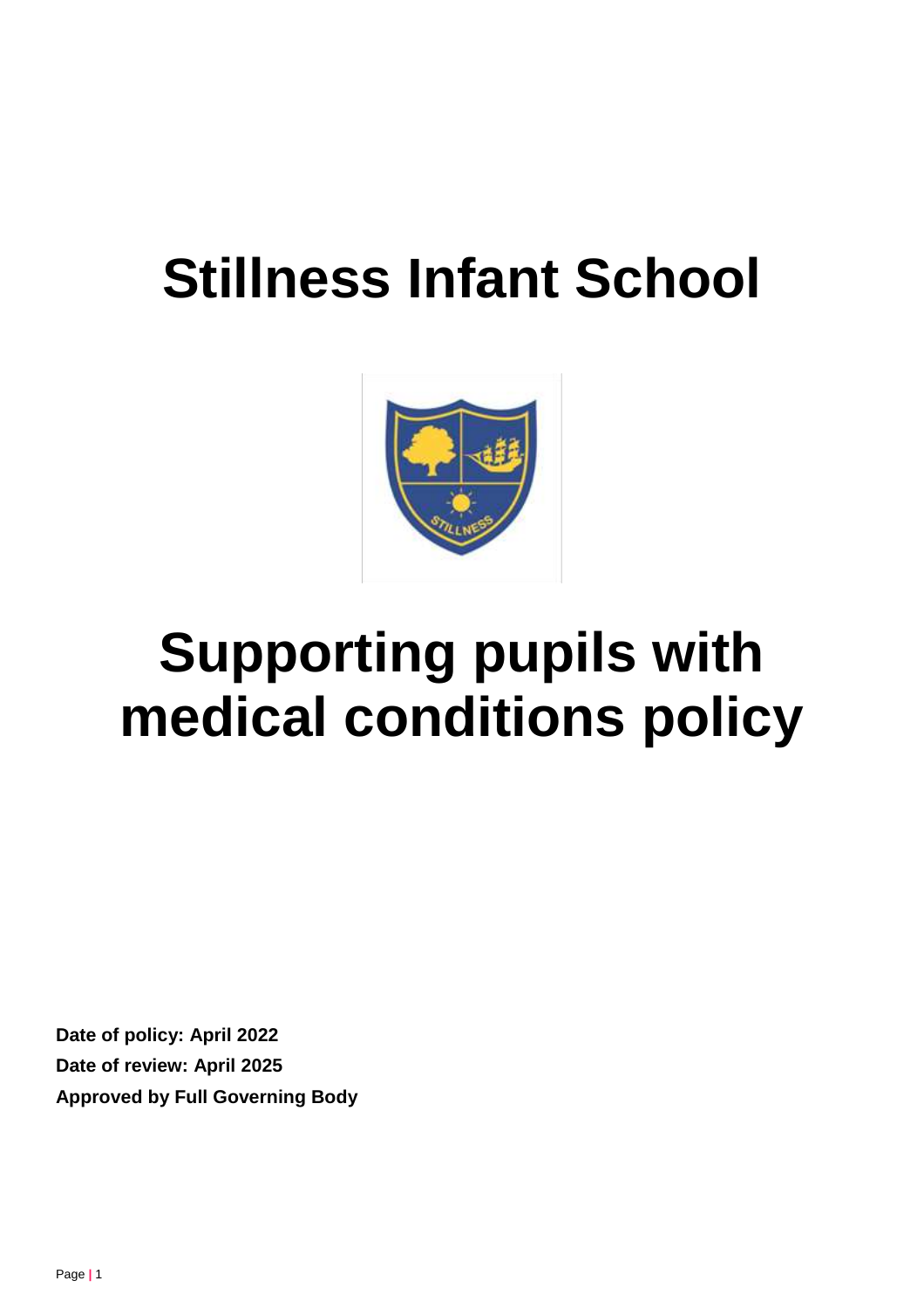# **Contents**

# **1. Aims**

This policy aims to ensure that:

- Pupils, staff and parents understand how our school will support pupils with medical conditions
- Pupils with medical conditions are properly supported to allow them to access the same education as other pupils, including school trips and sporting activities

The governing board will implement this policy by:

- Making sure sufficient staff are suitably trained
- Making staff aware of pupils' conditions, where appropriate
- Making sure there are cover arrangements to ensure someone is always available to support pupils with medical conditions
- Providing supply teachers with appropriate information about the policy and relevant pupils
- Developing and monitoring individual healthcare plans (IHPs)

# **The named person with responsibility for implementing this policy is Ms Pryce, SENCo.**

# **2. Legislation and statutory responsibilities**

This policy meets the requirements under [Section 100 of the Children and Families Act 2014,](http://www.legislation.gov.uk/ukpga/2014/6/part/5/crossheading/pupils-with-medical-conditions) which places a duty on governing boards to make arrangements for supporting pupils at their school with medical conditions.

It is also based on the Department for Education's statutory guidance on supporting pupils with medical conditions at [school.](https://www.gov.uk/government/publications/supporting-pupils-at-school-with-medical-conditions--3)

# **3. Roles and responsibilities**

# **3.1 The governing body**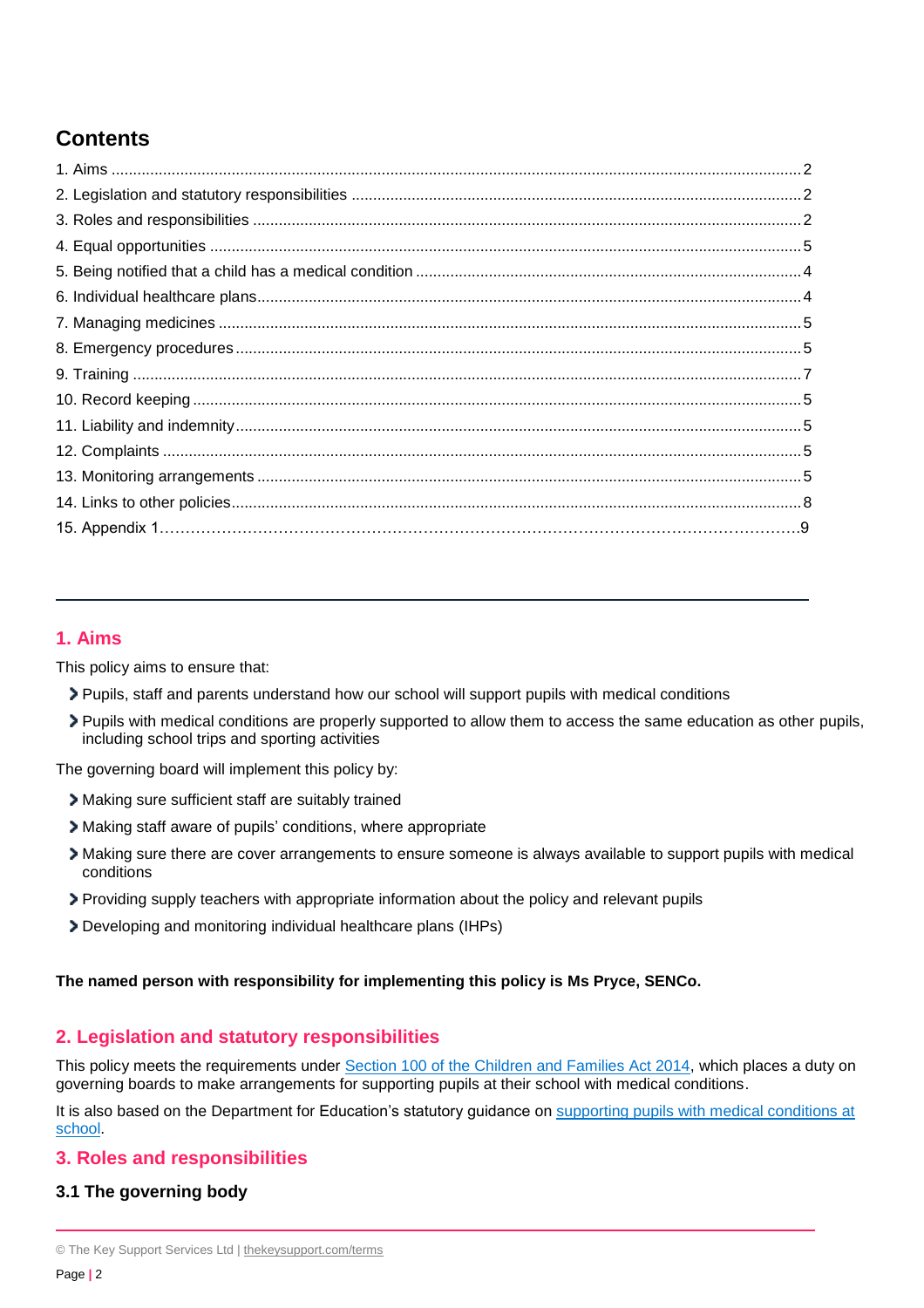The governing body has ultimate responsibility to make arrangements to support pupils with medical conditions. The governing board will ensure that sufficient staff have received suitable training and are competent before they are responsible for supporting children with medical conditions.

# **3.2 The head teacher**

The head teacher will:

- Make sure all staff are aware of this policy and understand their role in its implementation
- Ensure that there is a sufficient number of trained staff available to implement this policy and deliver against all individual healthcare plans (IHPs), including in contingency and emergency situations
- Ensure that all staff who need to know are aware of a child's condition
- Take overall responsibility for the development of IHPs
- Make sure that school staff are appropriately insured and aware that they are insured to support pupils in this way
- Contact the school nursing service in the case of any pupil who has a medical condition that may require support at school, but who has not yet been brought to the attention of the school nurse
- Ensure that systems are in place for obtaining information about a child's medical needs and that this information is kept up to date

#### **3.3 Staff**

Supporting pupils with medical conditions during school hours is not the sole responsibility of one person. Any member of staff may be asked to provide support to pupils with medical conditions, although they will not be required to do so. This includes the administration of medicines.

Those staff who take on the responsibility to support pupils with medical conditions will receive sufficient and suitable training, and will achieve the necessary level of competency before doing so.

Teachers will take into account the needs of pupils with medical conditions that they teach. All staff will know what to do and respond accordingly when they become aware that a pupil with a medical condition needs help.

# **3.4 Parents**

Parents will:

- Provide the school with sufficient and up-to-date information about their child's medical needs
- Be involved in the development and review of their child's IHP and may be involved in its drafting
- Carry out any action they have agreed to as part of the implementation of the IHP, e.g. provide medicines and equipment, and ensure they or another nominated adult are contactable at all times

#### **3.5 Pupils**

Pupils with medical conditions may be able to provide information about how their condition affects them. Pupils should be involved in discussions about their medical support needs and contribute as much as possible to the development of their IHPs.

#### **3.6 School nurses and other healthcare professionals**

Our school nursing service will notify the school when a pupil has been identified as having a medical condition that will require support in school. This will be before the pupil starts school, wherever possible. They may also support staff to implement a child's IHP.

Healthcare professionals, such as GPs and paediatricians, will liaise with the school's nurses and notify them of any pupils identified as having a medical condition. They may also provide advice on developing IHPs.

# **4**. **Equal opportunities**

Our school is clear about the need to actively support pupils with medical conditions to participate in school trips and visits, or in sporting activities, and not prevent them from doing so.

The school will consider what reasonable adjustments need to be made to enable these pupils to participate fully and safely on school trips, visits and sporting activities.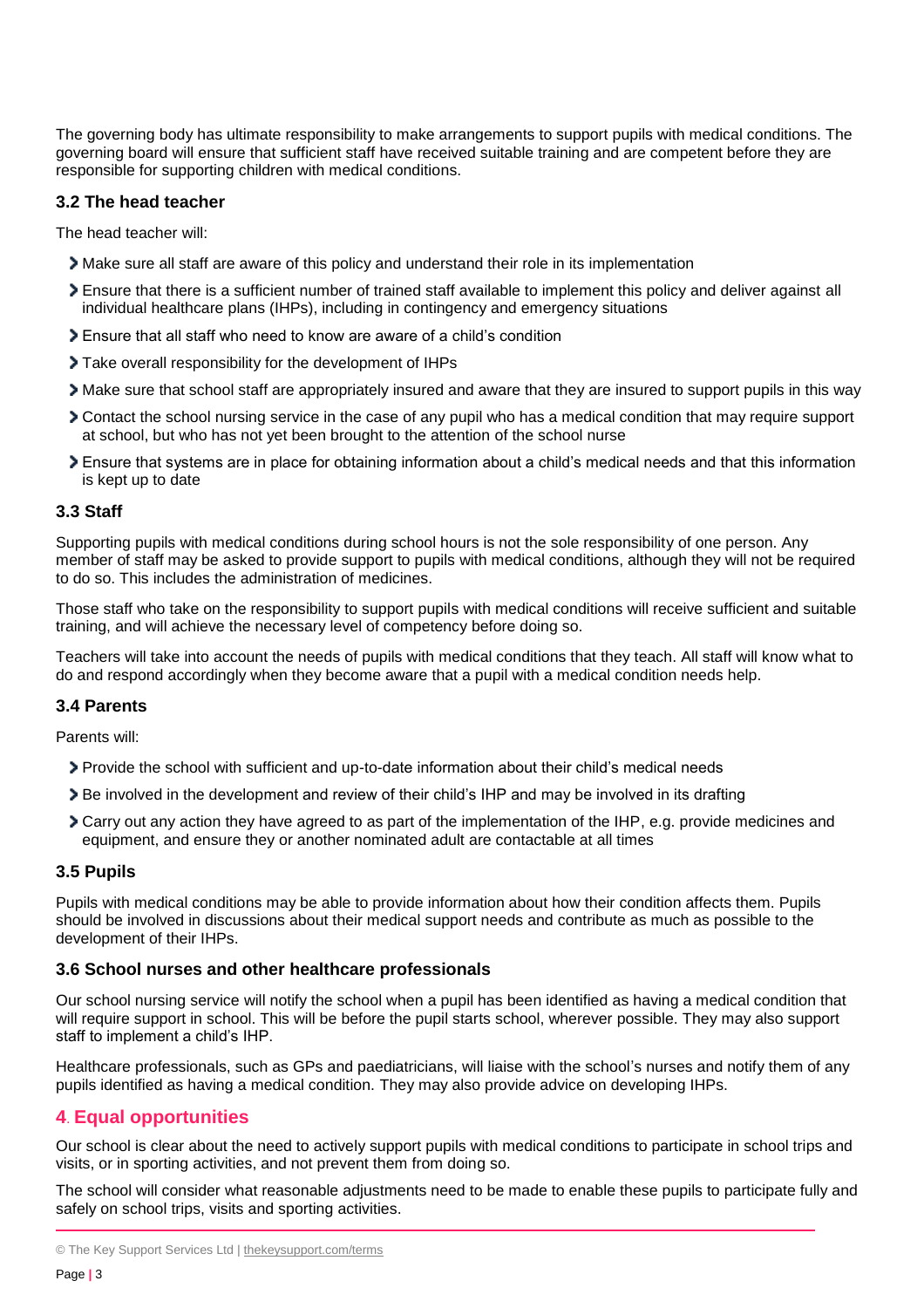Risk assessments will be carried out so that planning arrangements take account of any steps needed to ensure that pupils with medical conditions are included. In doing so, pupils, their parents and any relevant healthcare professionals will be consulted.

#### **5. Being notified that a child has a medical condition**

When the school is notified that a pupil has a medical condition, the process outlined below will be followed to decide whether the pupil requires an IHP.

The school will make every effort to ensure that arrangements are put into place within 2 weeks, or by the beginning of the relevant term for pupils who are new to our school.

See Appendix 1.

#### **6. Individual healthcare plans**

The head teacher has overall responsibility for the development of IHPs for pupils with medical conditions. This has been delegated to Pam Pryce, Inclusion Manager/SENDCO

Plans will be reviewed at least annually, or earlier if there is evidence that the pupil's needs have changed.

Plans will be developed with the pupil's best interests in mind and will set out:

- What needs to be done
- When
- By whom

Not all pupils with a medical condition will require an IHP. It will be agreed with a healthcare professional and the parents when an IHP would be inappropriate or disproportionate. This will be based on evidence. If there is no consensus, the head teacher will make the final decision.

Plans will be drawn up in partnership with the school, parents and a relevant healthcare professional, such as the school nurse, specialist or paediatrician, who can best advise on the pupil's specific needs. The pupil will be involved wherever appropriate.

IHPs will be linked to, or become part of, any education, health and care (EHC) plan. If a pupil has SEN but does not have an EHC plan, the SEN will be mentioned in the IHP.

The level of detail in the plan will depend on the complexity of the child's condition and how much support is needed. The governing board and the head teacher/role of individual with responsibility for developing IHPs, will consider the following when deciding what information to record on IHPs:

- The medical condition, its triggers, signs, symptoms and treatments
- The pupil's resulting needs, including medication (dose, side effects and storage) and other treatments, time, facilities, equipment, testing, access to food and drink where this is used to manage their condition, dietary requirements and environmental issues.
- Specific support for the pupil's educational, social and emotional needs. For example, how absences will be managed, use of rest periods or additional support in catching up with lessons, counselling sessions
- The level of support needed, including in emergencies.
- Who will provide this support, their training needs, expectations of their role and confirmation of proficiency to provide support for the pupil's medical condition from a healthcare professional, and cover arrangements for when they are unavailable
- Who in the school needs to be aware of the pupil's condition and the support required
- Arrangements for written permission from parents and the head teacher for medication to be administered by a member of staff
- Separate arrangements or procedures required for school trips or other school activities outside of the normal school timetable that will ensure the pupil can participate, e.g. risk assessments
- Where confidentiality issues are raised by the parent/pupil, the designated individuals to be entrusted with information about the pupil's condition
- What to do in an emergency, including who to contact, and contingency arrangements

<sup>©</sup> The Key Support Services Ltd | [thekeysupport.com/terms](https://thekeysupport.com/terms-of-use)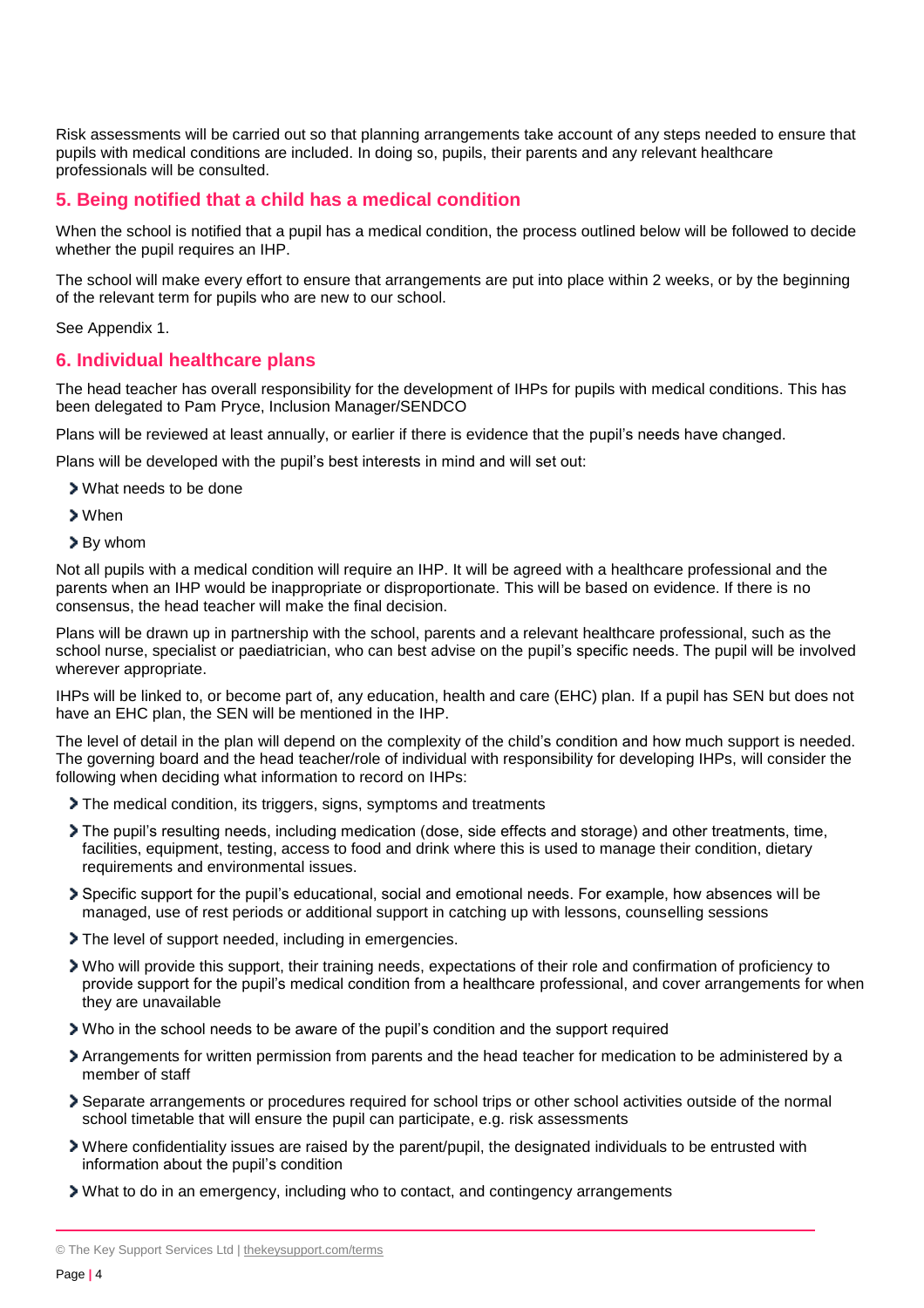# **7. Managing medicines**

Refer to our Administering medications policy.

# **8. Emergency procedures**

Staff will follow the school's normal emergency procedures (for example, calling 999). All pupils' IHPs will clearly set out what constitutes an emergency and will explain what to do.

If a pupil needs to be taken to hospital, staff will stay with the pupil until the parent arrives, or accompany the pupil to hospital by ambulance.

# **9. Training**

Staff who are responsible for supporting pupils with medical needs will receive suitable and sufficient training to do so.

The training will be identified during the development or review of IHPs. Staff who provide support to pupils with medical conditions will be included in meetings where this is discussed.

The relevant healthcare professionals will lead on identifying the type and level of training required and will agree this with the Head teacher. Training will be kept up to date.

Training will:

- Be sufficient to ensure that staff are competent and have confidence in their ability to support the pupils
- Fulfil the requirements in the IHPs
- Help staff to have an understanding of the specific medical conditions they are being asked to deal with, their implications and preventative measures

Healthcare professionals will provide confirmation of the proficiency of staff in a medical procedure, or in providing medication.

All staff will receive training so that they are aware of this policy and understand their role in implementing it, for example, with preventative and emergency measures so they can recognise and act quickly when a problem occurs. This will be provided for new staff during their induction.

# **10. Record keeping**

The governing board will ensure that written records are kept of all medicine administered to pupils for as long as these pupils are at the school. Parents will be informed if their pupil has been unwell at school.

IHPs are kept in a readily accessible place which all staff are aware of.

# **11. Liability and indemnity**

The governing board will ensure that the appropriate level of insurance is in place and appropriately reflects the school's level of risk.

# **12. Complaints**

Parents with a complaint about their child's medical condition should discuss these directly with the Inclusion Manager/SENDCO in the first instance. If the Inclusion Manger/SENDCO cannot resolve the matter, they will direct parents to the Deputy Head teacher / Head teacher.

# **13. Monitoring arrangements**

This policy will be reviewed and approved by the governing board every 3 years.

# **14. Links to other policies**

This policy links to the following policies:

- > Accessibility plan
- > Complaints
- Equality information and objectives